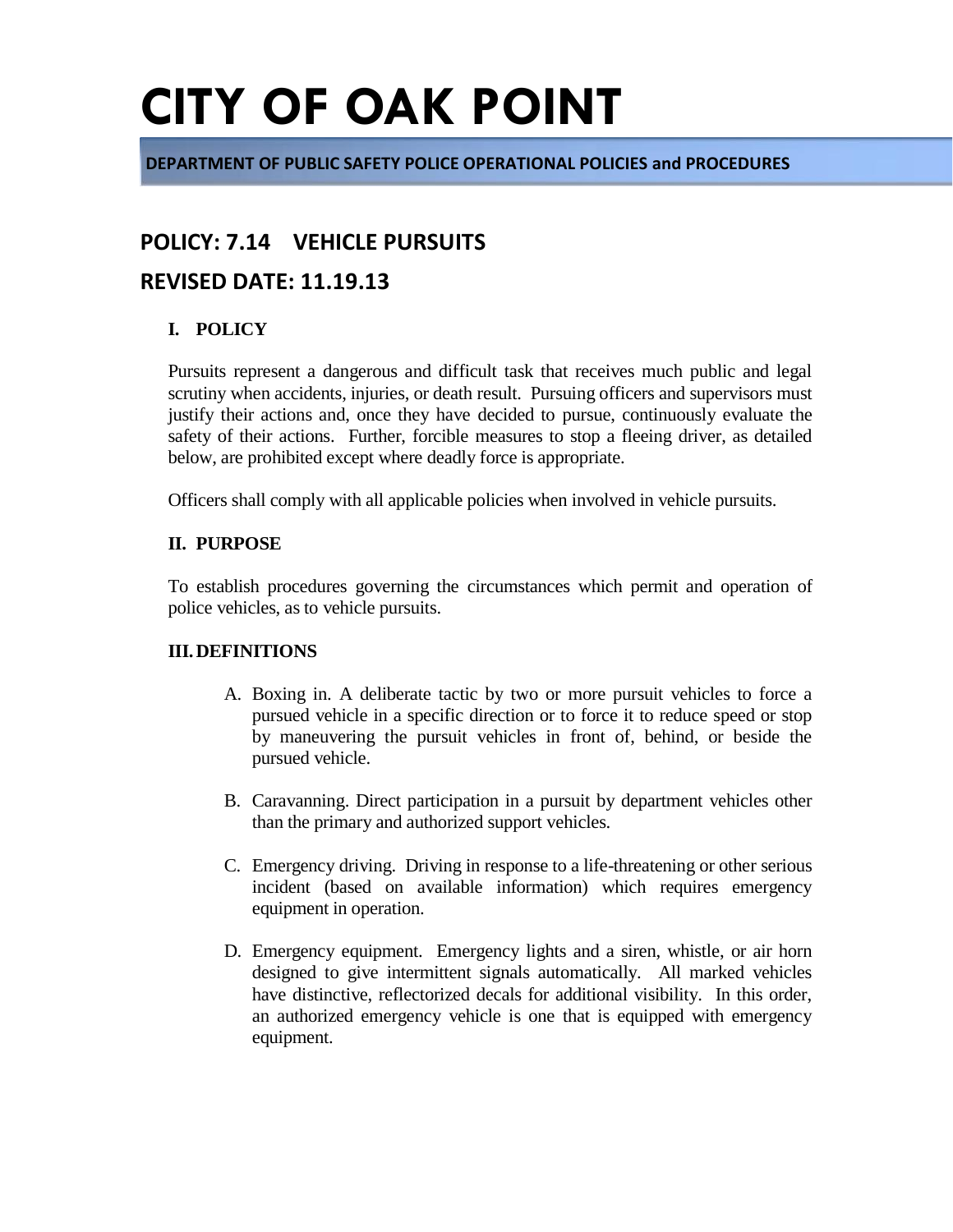#### **DEPARTMENT OF PUBLIC SAFETY POLICE OPERATIONAL POLICIES and PROCEDURES**

- E. Normal or routine driving. That driving which dictates vehicle speed consistent with the normal flow of traffic, obedience to vehicle laws and posted signs, adherence to commonly-understood "rules of the road."
- F. Primary pursuit vehicle. Normally the department vehicle that begins the pursuit or the vehicle closest to the fleeing suspect. The primary pursuit vehicle may be re-designated by order of the on-duty supervisor.
- G. Pursuit. An active attempt by an officer in an authorized emergency vehicle to apprehend a suspect, who is fleeing or evading apprehension, provided the officer reasonably believes that the suspect is refusing to stop and is willfully fleeing capture by high-speed driving or other evasive maneuvers. Pursuits shall be conducted only with activated emergency equipment and under circumstances outlined in this order. An attempt to stop a vehicle that is not fleeing, or attempts to stop a vehicle that is refusing to stop while still obeying traffic control devices and not exceeding the speed limit by more than ten miles per hour is not a pursuit.
- H. Risk. The degree of danger or hazard to the public or officers.
- I. Roadblock. Any method, restriction, or obstruction used to prevent free passage of vehicles on a roadway in order to stop a suspect.
- J. Support vehicles. The second or additional department vehicles, participating in the pursuit, which follows the primary pursuit vehicle at a safe distance and helps the primary one once the suspect vehicle has stopped, or which can assume the primary role if circumstances dictate.

### **IV. PROCEDURES FOR PURSUITS**

- A. Justification for pursuit:
	- 1. Any law enforcement officer in an authorized emergency vehicle may initiate a vehicular pursuit when the suspect exhibit the intentions to avoid apprehension for a violent felony, by refusing to stop when properly directed to do so. Pursuit may be justified if the officer reasonably believes that the suspect, if allowed to flee, would present a danger to human life or cause serious injury.
	- 2. Pursuits will not be initiated for traffic offenses, misdemeanors or property felonies.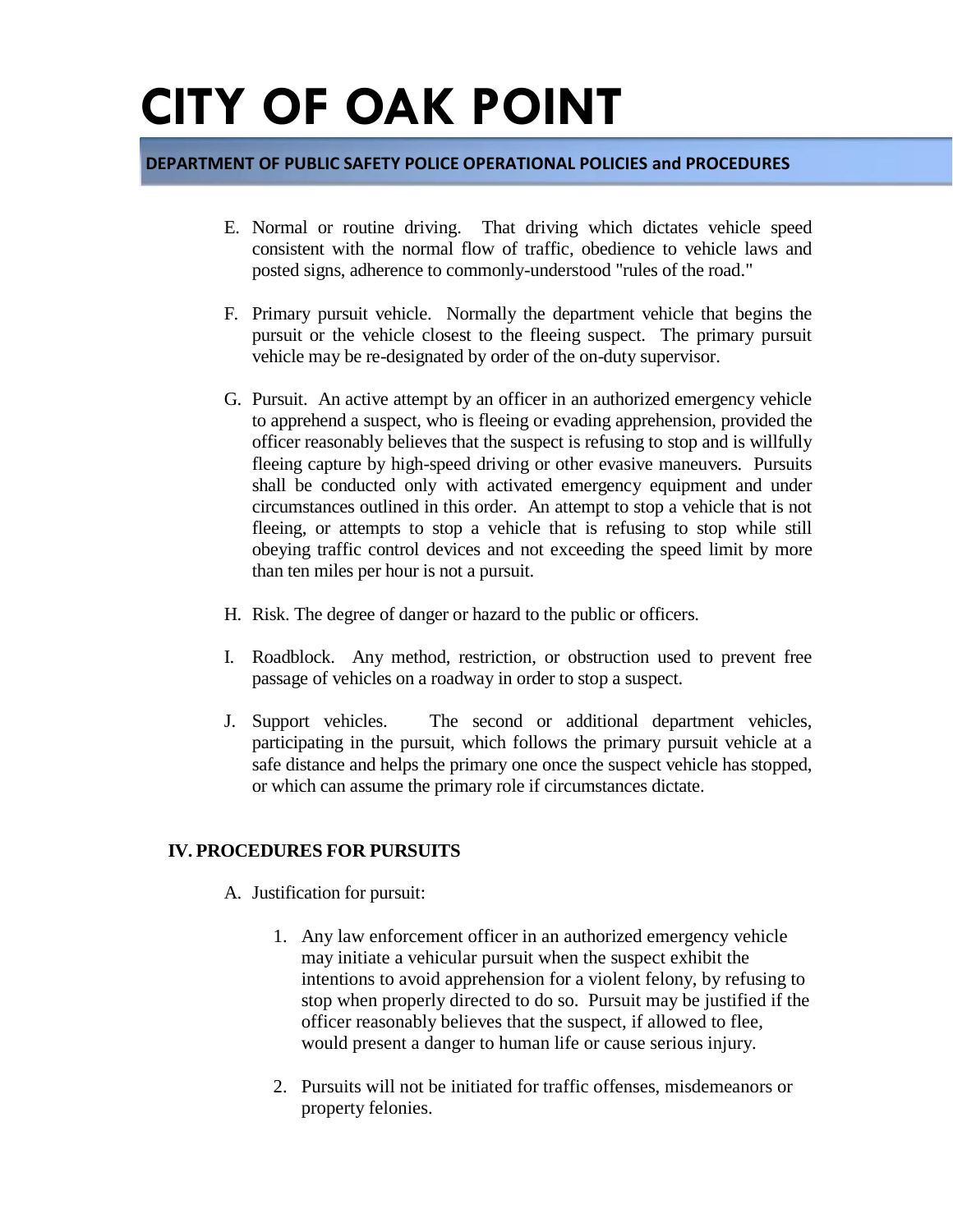### **DEPARTMENT OF PUBLIC SAFETY POLICE OPERATIONAL POLICIES and PROCEDURES**

- 3. The decision to initiate pursuit must be based on the pursuing officer's conclusion that the immediate danger to the officer and the public created by the pursuit is less than the immediate or potential danger to the public should the suspect remain at large.
- 4. In deciding whether to initiate pursuit, the officer shall take into consideration:
	- a. road, weather and environmental conditions;
	- b. population density and vehicular and pedestrian traffic;
	- c. the relative performance capabilities of the pursuit vehicle and the vehicle being pursued; (Car vs. Motorcycle)
	- d. the seriousness of the offense; and
	- e. the presence of other persons in the police vehicle.
- B. Primary officer responsibilities
	- 1. The officer's primary responsibility in a pursuit is the safe operation of the vehicle. Unmarked vehicles are permitted to be the primary pursuit vehicle only until relieved by marked vehicles provided that the unmarked vehicle is equipped with appropriate emergency equipment. Only marked vehicles with emergency equipment shall be primary vehicles in any pursuit unless it is unavoidable that an unmarked unit become or remain as primary.
	- 2. Upon engaging in a pursuit, the pursuing vehicle shall activate appropriate warning equipment always to include their emergency siren, and request dispatch notify the on-call sergeant.
	- 3. The officer shall notify the dispatcher of the following:
		- a. The location of the officer and the suspect's vehicle.
		- b. The direction of travel.
		- c. The license number (and state) of the suspect's vehicle.
		- d. The description of the suspect's vehicle.
		- e. The reason for the pursuit.
	- 4. The officer will, to the best of their ability, keep the dispatcher informed of the location and direction of travel.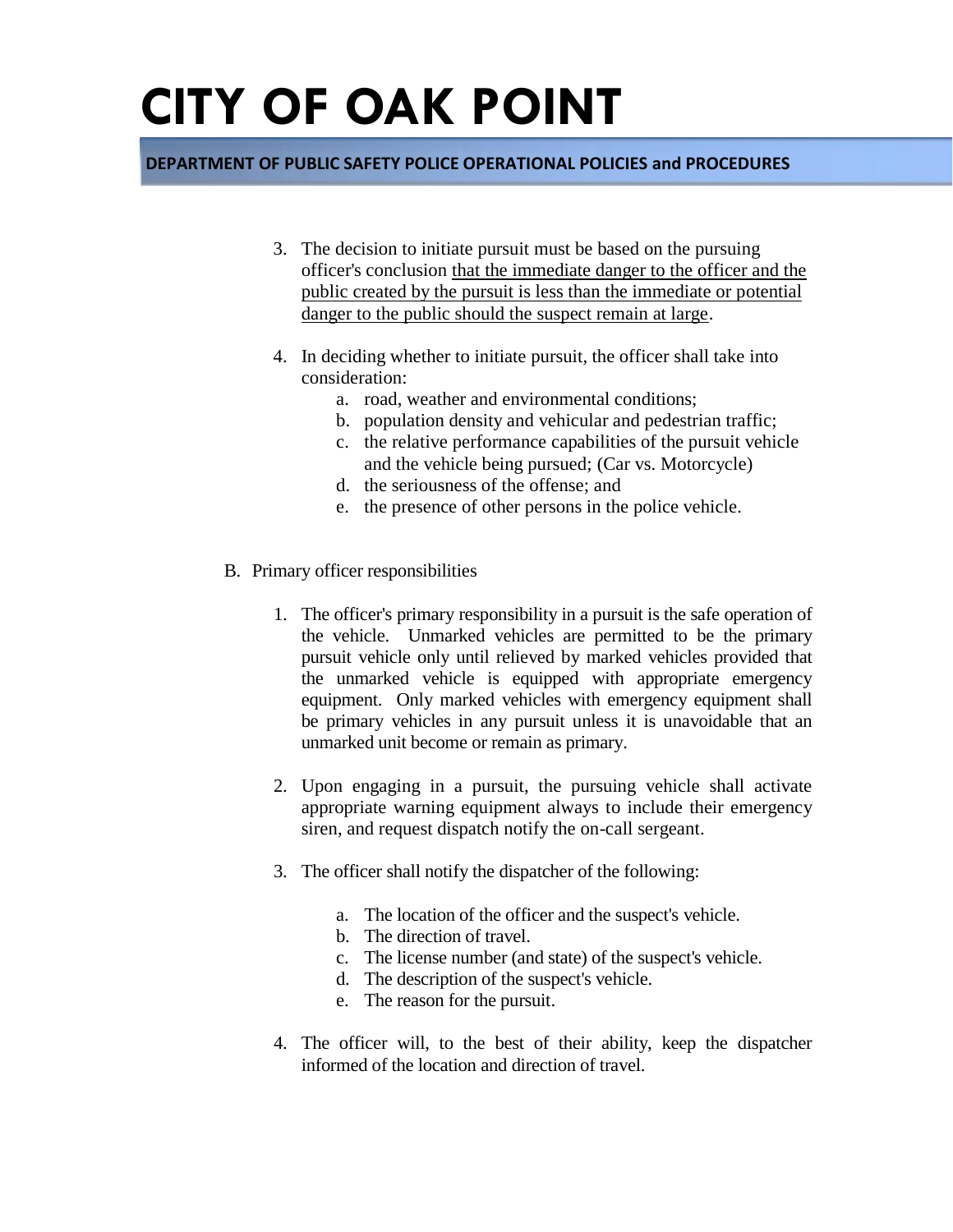### **DEPARTMENT OF PUBLIC SAFETY POLICE OPERATIONAL POLICIES and PROCEDURES**

- 5. Whenever the risk to the public or the officer outweighs the immediate need to apprehend the suspect, the officer will terminate the pursuit.
- C. Supervisor's responsibilities
	- 1. The on-duty patrol supervisor or on-call sergeant shall monitor the pursuit and may respond to the location of the stopped suspect. The supervisor may end the pursuit at any time that he or she feels circumstances warrant.
	- 2. No more than two department vehicles may pursue a fleeing suspect without the specific authorization of a supervisor. In authorizing additional department vehicles to pursue, the supervisor shall consider:
		- a. The nature of the offense.
		- b. The number of suspects.
		- c. The number of officers currently participating as primary or support vehicles.
		- d. Any injuries or property damage already sustained as a result of the pursuit.
		- e. Any other clear, articulated facts that would justify the assignment of additional vehicles.
	- 3. After the incident, the supervisor shall critique the pursuit with all of the officer's involved and direct participants to submit reports.
	- 4. The supervisor at the time the pursuit was begun will retain authority over the pursuing officers of the department for the duration of the pursuit.
	- 5. The supervisor may request the use of tire-deflation devices, as appropriate.
- D. Supporting officers' responsibilities

Normally the first back-up unit to respond shall help the primary officer in pursuing the suspect and making the arrest. The secondary pursuing officer is responsible for broadcasting the progress of the pursuit and controlling the pursuit tactics. By handling these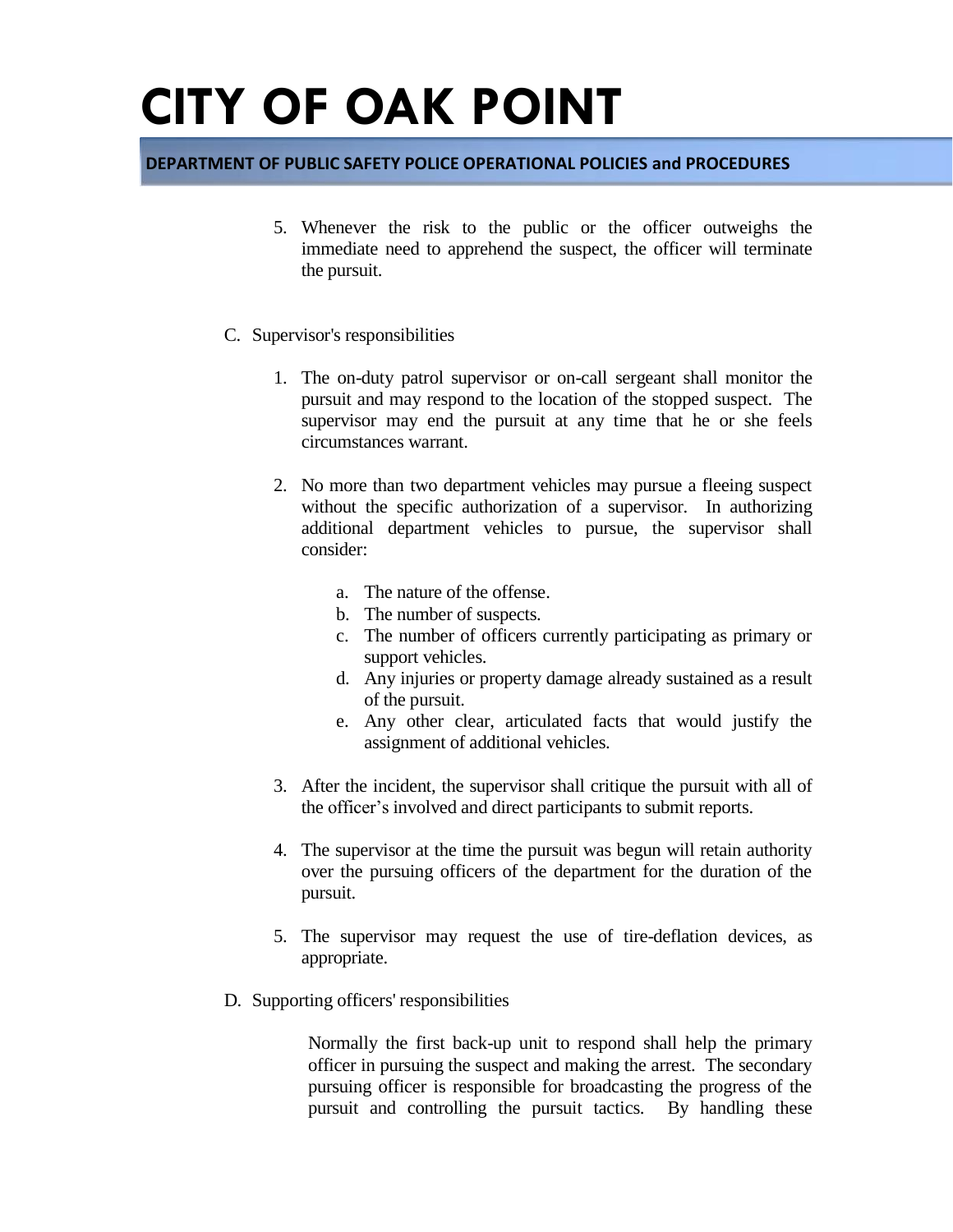### **DEPARTMENT OF PUBLIC SAFETY POLICE OPERATIONAL POLICIES and PROCEDURES**

communications responsibilities, the primary officer can focus attention on the pursuit driving.

- E. Rules of pursuits
	- 1. Officers shall not intentionally ram, bump, or collide with a fleeing vehicle nor shall officers pull alongside such vehicles in an attempt to force them off the road or into an obstacle.
	- 2. Boxing-in shall be performed only at low speeds and under the direct authorization of the supervisor and then only if the participating officers have been trained in the technique.
	- 3. Caravanning is prohibited. Only two department vehicles (excluding the supervisor) shall participate in a pursuit at any time unless specifically authorized by a supervisor.
	- 4. Officers shall not fire their weapons from or at a moving vehicle except in the protection of life.
	- 5. If the supervisor orders the pursuit to end, then the primary and supporting pursuing officers shall cease immediately. Also, the pursuing officer(s) shall end the pursuit if at any time during the course of the pursuit he or she loses sight of the fleeing vehicle for more than a few seconds.
	- 6. The use of a stationary or rolling roadblock is prohibited.
	- 7. When accompanied by civilian passengers, officers shall not pursue.
	- 8. When two vehicles are involved in pursuit, each unit shall maintain a safe distance especially when passing through intersections. Each unit involved in the pursuit shall use a different siren-sound selection, if circumstances and safety permit. The use of different siren-sound combinations can help the primary and secondary vehicles hear one another and alert motorists and bystanders that two vehicles are operating under emergency conditions.
	- 9. In case of pursuit, should the suspect drive in a direction opposite to the flow of traffic, the pursuing officer shall not follow the suspect in the wrong direction but instead transmit via radio detailed observations about the suspect vehicle's location, speed, and direction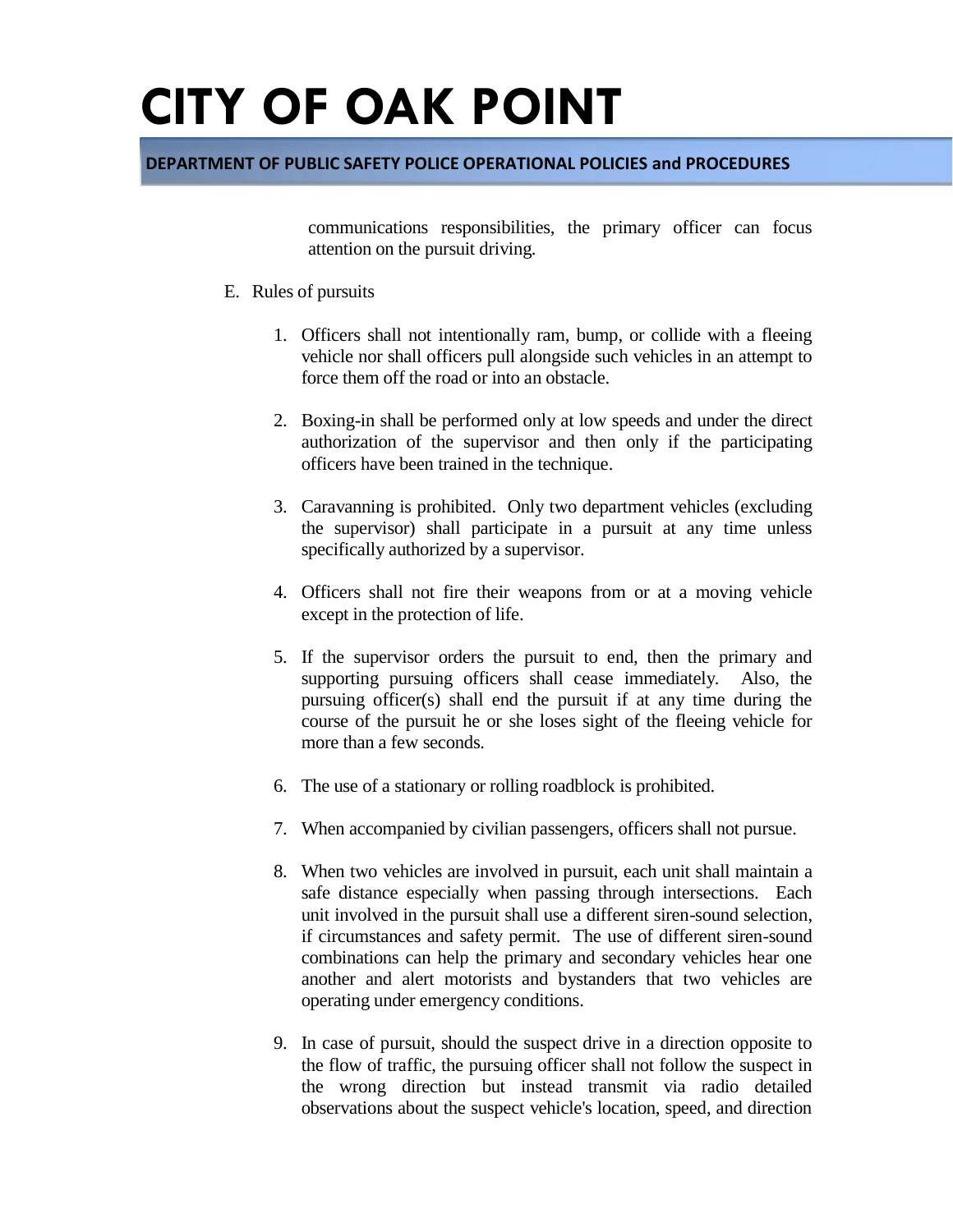### **DEPARTMENT OF PUBLIC SAFETY POLICE OPERATIONAL POLICIES and PROCEDURES**

of travel. The pursuing officer may be able to follow the suspect on a parallel road.

- 10. Officers involved in a pursuit shall not try to overtake or pass the suspect's vehicle.
- 11. When approaching an intersection where signal lights or stop signs control the flow of traffic, officers shall:
	- a. Slow and enter the intersection at a reduced speed and only when safe, when all other vehicles are aware of the officer's presence.
	- b. Resume pursuit speed only when safe. When using emergency lights, siren, and headlamps, the officer is requesting the right of way and does not absolutely have the right to run a red traffic light or stop sign.
- 12. Tire Deflation Devices
	- a. At this time this department does not have any tire deflation devices and pursuing officers shall not request the use of such devices by another agency contrary to their policy.
- F. Out-of-jurisdiction pursuits
	- 1. Pursuits beyond the local jurisdiction shall be conducted according to this order. Officers shall request the dispatcher shall notify the appropriate jurisdiction of the pursuit and if needed request help.
	- 2. Once the pursuit has entered another jurisdiction, if officers from that jurisdiction take over as primary unit of the pursuit, department officers shall drop to a support role and follow the pursuit.
	- 3. If officers from another jurisdiction pursue a suspect into our jurisdiction, department officers shall enter the pursuit only if the other agency specifically requests help. Any non-pursuit assistance (including apprehension of a stopped suspect) may be provided as the circumstances dictate.
	- 4. When the fleeing suspect is apprehended in another jurisdiction, the pursuing officer shall take the arrested person before a judicial officer of that jurisdiction or place him in jail within that jurisdiction for the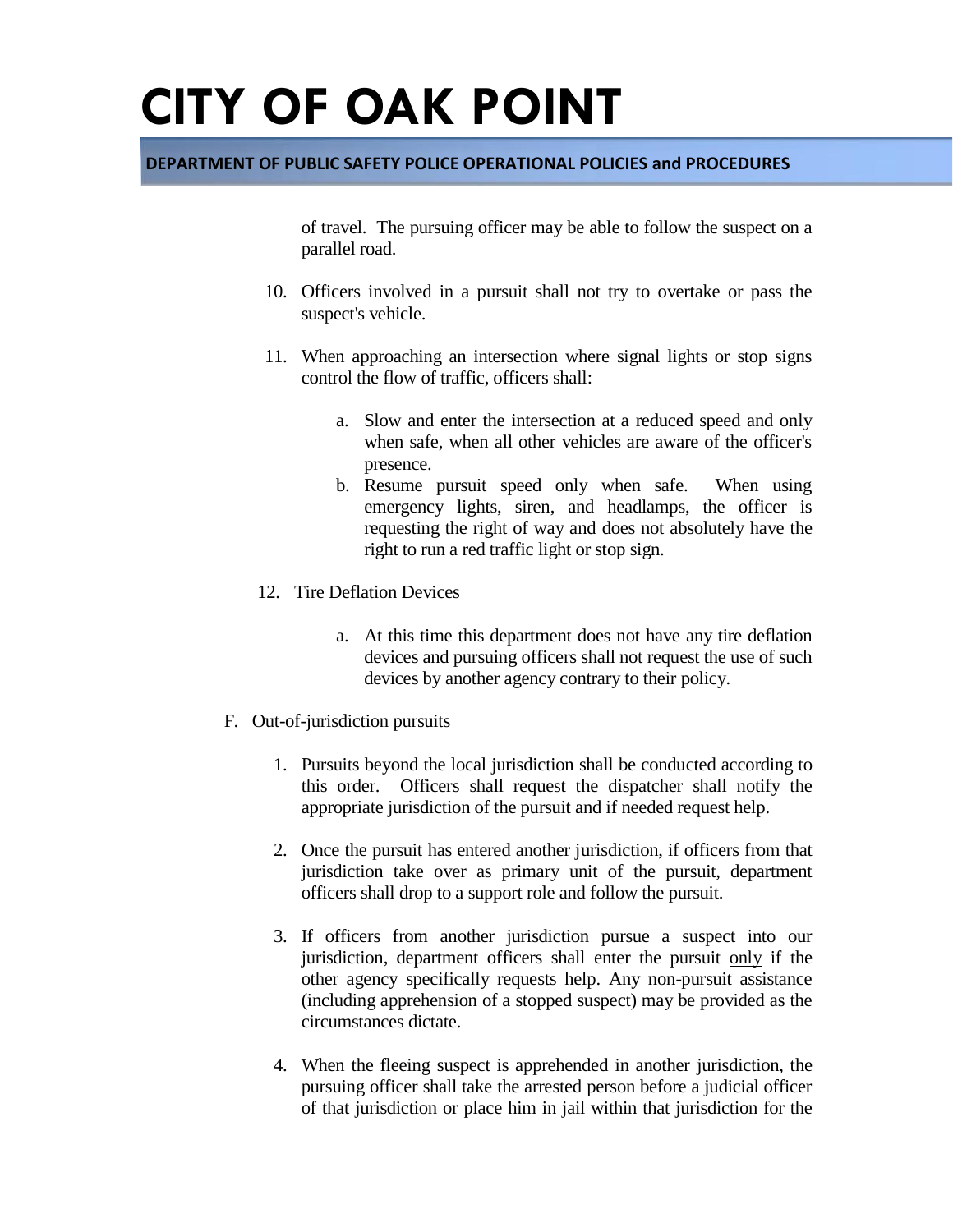#### **DEPARTMENT OF PUBLIC SAFETY POLICE OPERATIONAL POLICIES and PROCEDURES**

Fleeing charge only. The officers shall then go before a judge within Denton County to obtain a warrant on the initial charge and request that a teletype is sent to the holding jurisdiction as soon as possible or a copy of the warrant is provided to the holding agency to act as a detainer.

### **G. TERMINATING PURSUITS**

- 1. This order has noted the necessity for a pursuing officer to continuously evaluate the risks and goal of a pursuit. Under some conditions, abandoning a pursuit may prove the most intelligent decision the officer can make.
- 2. Officers shall discontinue a pursuit under the following circumstances:
	- a. The supervisor orders it.
	- b. The pursuing vehicle experiences an equipment or mechanical failure that renders the vehicle unsafe for emergency driving.
	- c. The pursued vehicle has outdistanced the pursuing officer such that its location is not known.
	- d. A person has been injured during the pursuit and no medical or department personnel are able to provide help.
	- e. The pursuing officer perceives a clear, unreasonable danger to officers, the fleeing suspect, or the public, and the danger created by continuing the pursuit outweighs the value of apprehending the suspect at the time.
- 3. Should the person(s) attempting to avoid apprehension stop the fleeing vehicle and precede on foot, the officer shall stop, give his or her location, and continue efforts to apprehend on foot. Circumstances may dictate, however, a continued pursuit in a vehicle. Support vehicles shall be requested for assistance. The pursuing officer should be cautious, however, that the pursued vehicle may carry other persons who might assault the pursuing officers. Should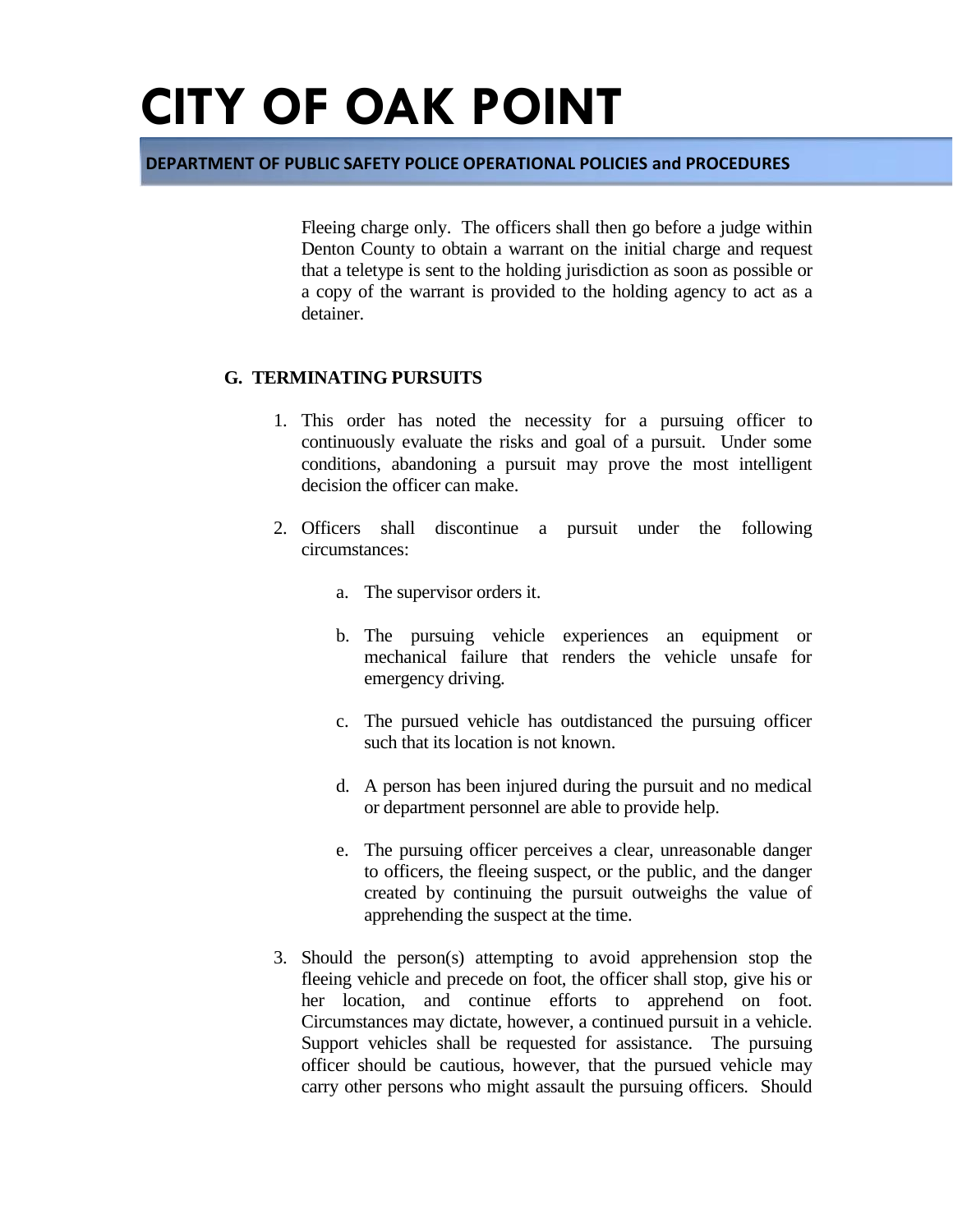#### **DEPARTMENT OF PUBLIC SAFETY POLICE OPERATIONAL POLICIES and PROCEDURES**

the individual stop and remain in the vehicle, officers will not rush the vehicle. Appropriate felony stop procedures should be used.

#### **V. FOLLOW-UP REQUIREMENTS**

The supervisor shall ensure that all participating officers document their involvement in the pursuit whether or not the suspect was stopped. The initiating officer will complete an Offense Report. Other officers involved will prepare a supplemental report documenting their participation. Reports shall be completed before the end of all officers' tour of duty.

- A. The Officer shall contact the sergeant who shall collect and secure all video of the pursuit and shall review the pursuit for compliance with policy and forward all documentation to the Director for review.
- B. The Director will also review all reports and determine compliance with policy. The Director will inform the supervisor of his findings. Should a policy violation be identified, the Director will direct an investigation be conducted as necessary.
- C. If applicable, the Director will cause an analysis of all vehicle pursuits occurring during the previous year to be conducted. The analysis will be designed to determine if the current policy is being followed, whether any changes are needed in the current policy, and any training needs of the department.

**Approved:** *M. Shackleford*  **M. Shackleford**

*Reference: PC 38.04, Trans 545.421*

Adopted: 10.01.2013 Revised: 11.05.2013 Format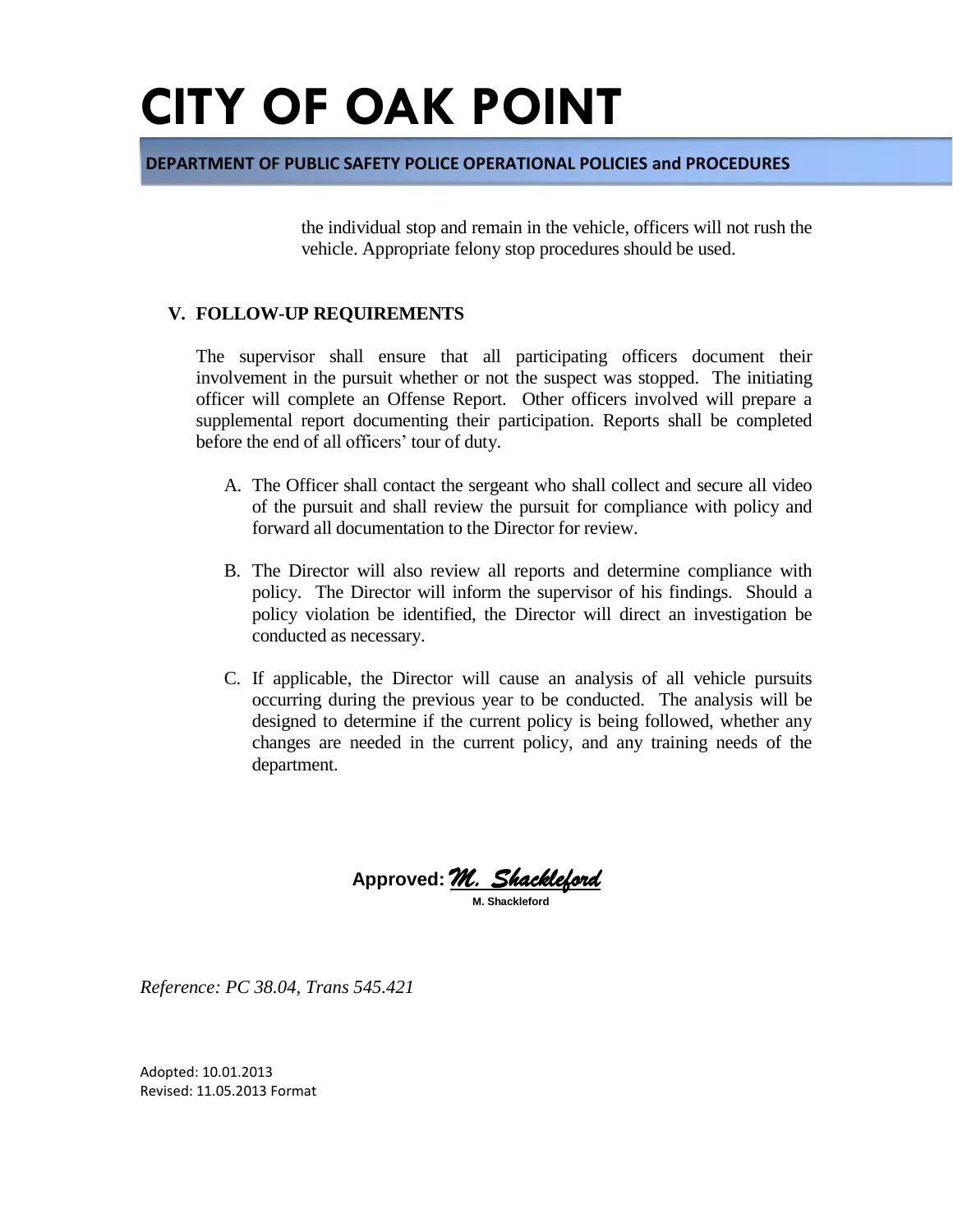### **DEPARTMENT OF PUBLIC SAFETY POLICE OPERATIONAL POLICIES and PROCEDURES**

### **ATTACHMENT:**

#### **INTER-JURISDICTIONAL PURSUIT POLICY AGREEMENT**

- I. General Considerations
	- A. If the reason or nature of the pursuit is in conflict with an agency's pursuit policy, that agency may decline to participate in the pursuit even though their assistance has been requested.
	- B. Any agency involved in the pursuit may choose to terminate their involvement at any time the agency believes the pursuit places the lives and property of both the public and/or the officers involved at undue risk.
- II. Notifications
	- A. Before entering another jurisdiction, or as soon as practical, the pursuing agency will notify the other jurisdictional agency of the following information:
		- 1. A pursuit has entered or is about to enter their jurisdiction.
		- 2. The location and direction of travel.
		- 3. The primary offense for which the vehicle and occupants are wanted.
		- 4. The vehicle license number and complete description of vehicle and occupants.
		- 5. The number and description of pursuing units as well as their relative location to the vehicle being pursued.
		- 6. Whether or not assistance is needed.
	- B. As appropriate, the initial agency will notify the jurisdictional agency that the pursuit is: (1) leaving the jurisdiction, (2) has been discontinued, or (3) has ceased and of the ending location.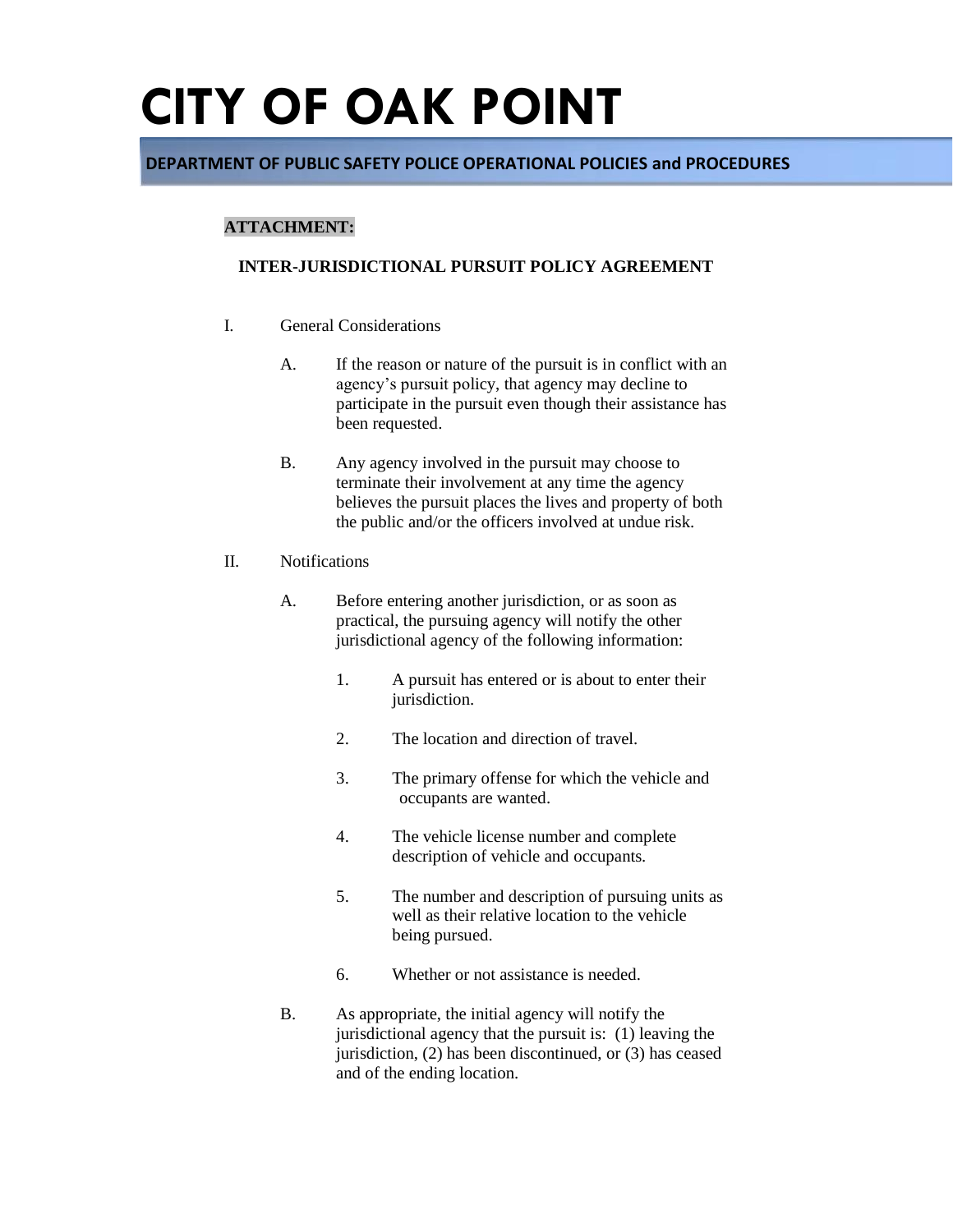#### **DEPARTMENT OF PUBLIC SAFETY POLICE OPERATIONAL POLICIES and PROCEDURES**

- III. Control of the Pursuit
	- A. The initiating agency will have control of and will be responsible for the pursuit. Other agencies will not participate unless requested to assist.
	- B. A total of no more than (3) vehicles from the combined jurisdictions will be involved in any pursuit. Preferably at least one of the three involved units should be a supervisor. One additional unit from the current respective jurisdiction may trail the pursuit, by keeping the pursuit in site from a distance to assist officers if needed.
- IV. Prohibited Practices
	- A. The intentional use of roadblocks designed to stop the pursued vehicle.
	- B. Intentional bumping or ramming of the pursued vehicle.
	- C. Intentionally forcing the pursued vehicle off the roadway.
	- D. Pursuing a vehicle the wrong way on a one-way street or the wrong way on a divided roadway.
	- E. Shooting at the pursued vehicle, unless necessary to protect against imminent death or serious bodily injury to an officer or another person.
- V. Responsibilities
	- A. Initiating Agency
		- 1. Arrest and custody of the persons charged.
		- 2. Arraignment of arrested persons.
		- 3. Disposition of any passenger.
		- 4. Disposition of the arrested person's vehicle.
		- 5. Coordination of all reports related to the arrest, citations and criminal charges.